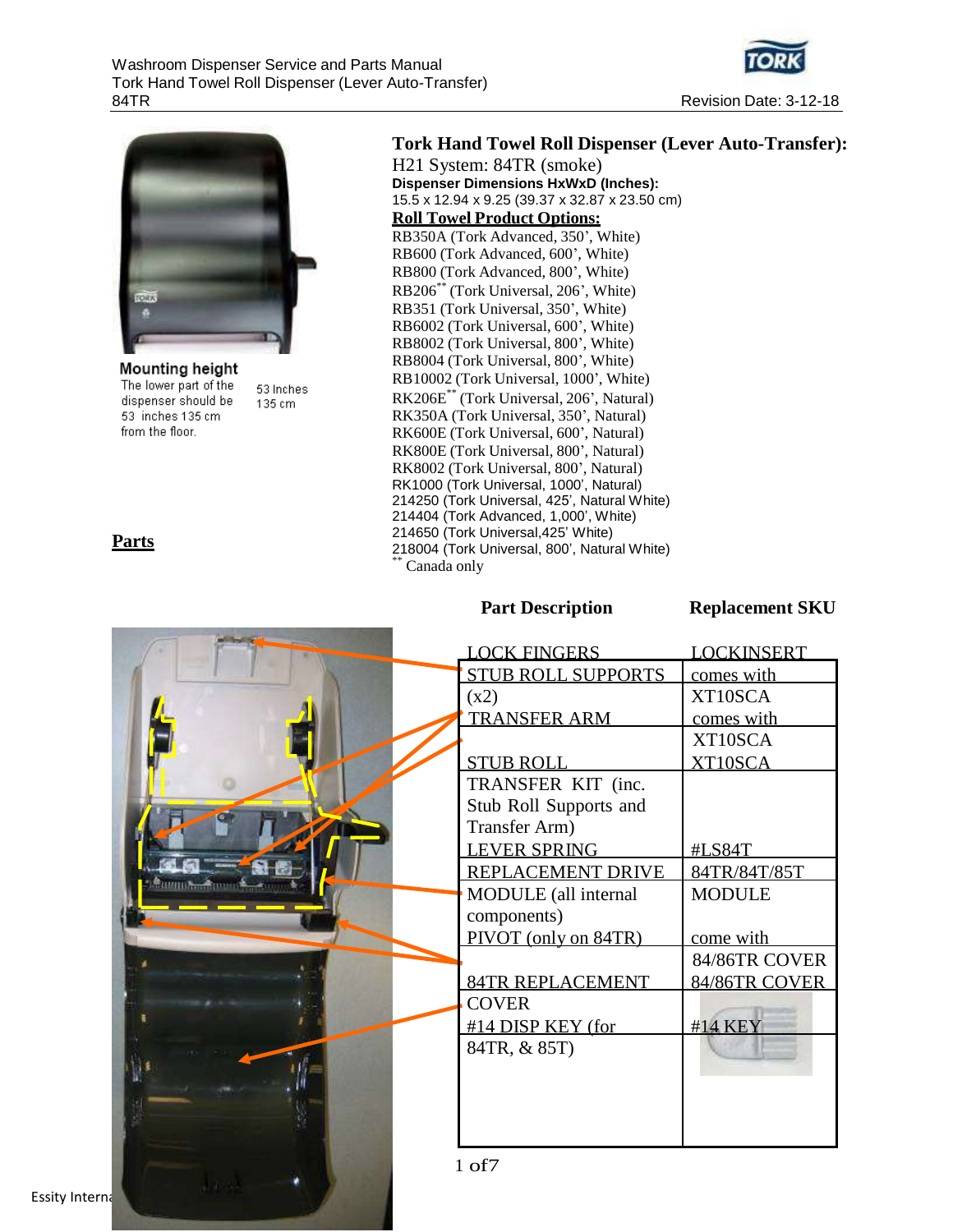

#### Revision Date: 3-12-18

# **Part Description with Replacement Instructions**

Parts with SKUs listed are available for order as of the revision date on the manual. Contact an Essity Sales Rep or the Essity Quality Coordinator to order these parts.

If no SKU is listed, the availability of the part is unknown. Please contact the Essity Quality Coordinator for more information (see Contacting Essity section).

#### **Replacement SKU Description & Replacement Instructions**

| <b>LOCKINSERT</b> | <b>LOCK FINGERS</b>                                                                      |
|-------------------|------------------------------------------------------------------------------------------|
|                   | Un-mounting the dispenser is required to remove the lock fingers. Locate the tabs        |
|                   | that secure the lock fingers on the back of the dispenser. Bend the tabs to a            |
|                   | position in which the fingers can be removed.                                            |
| Included in       | <b>STUB ROLL SUPPORTS</b>                                                                |
| XT10SCA           | To remove existing stub roll support, push the part of the support in contact with       |
|                   | the transfer arm through the hole on the side of the drive module and hold. Then         |
|                   | lift the part of the support connected to the rear of the drive module. To install a     |
|                   | new support, slide the supports into the grooves in the rear of the module (should       |
|                   | snap into place).                                                                        |
| Included in       | <b>TRANSFER ARM</b>                                                                      |
| XT10SCA           | To remove, start on the right side of the arm (closest to the lever). Pull chassis and   |
|                   | transfer arm in opposite directions and remove the end of the arm from the hole in       |
|                   | the chassis. It will then be easy to remove the other end. To install, it is easiest to  |
|                   | start on the left hand side. Place the spring on the top edge of the chassis and make    |
|                   | sure the front of the transfer arm is in front of the rollers. Next snap the left hand   |
|                   | side of the transfer arm into the hole on the chassis (the stub roll support will resist |
|                   | this). Then snap the right hand side of the transfer arm into place.                     |
| XT10SCA           | SCA STUB ROLL TRANSFER KIT (inc. Stub Roll Supports and Transfer Arm)                    |
| #LS84T            | <b>LEVER SPRING</b>                                                                      |
|                   | To remove, the drive module needs to be removed from the dispenser (see below)           |
|                   | and a needle-nose plier is required. If the current spring needs to be removed, locate   |
|                   | the top part of the spring that attaches to the chassis and remove that end from the     |
|                   | hole in the chassis (this part of the spring is easily accessible). To remove the other  |
|                   | end, turn the module upside down and rotate the back end of it towards you. This         |
|                   | will give the best angle to reach in and grab the other end of the spring with the       |
|                   | pliers and remove it from where it attaches to the lever.                                |
|                   | To install, insert one end of the spring between the                                     |
|                   | lever and chassis at the bottom of the lever (as shown                                   |
|                   | in the photo on the left). Hold on to the spring with one                                |
|                   | hand and with a needle-nose plier in the other, grab                                     |
|                   | onto the hook at the end of the spring, then stretch and                                 |
|                   | hook the end of the spring's hook into the loop on the                                   |
|                   | lever. Slowly rotate the other end of the spring in                                      |
|                   | between the lever and chassis (make sure that the end                                    |
|                   | of the spring that is attached to the lever hooks onto the                               |
|                   | bottom of the loop on the lever as you rotate the                                        |
|                   | spring). With the pliers, reach in between the lever and                                 |
|                   | chassis on the topside of the lever and grab onto the                                    |
|                   | other end of the spring. Stretch and attach the spring to<br>the hole in the chassis.    |
| 84TR/84T/85T      | REPLACEMENT DRIVE MODULE (all internal components are part of the                        |
| <b>MODULE</b>     | module).                                                                                 |
|                   |                                                                                          |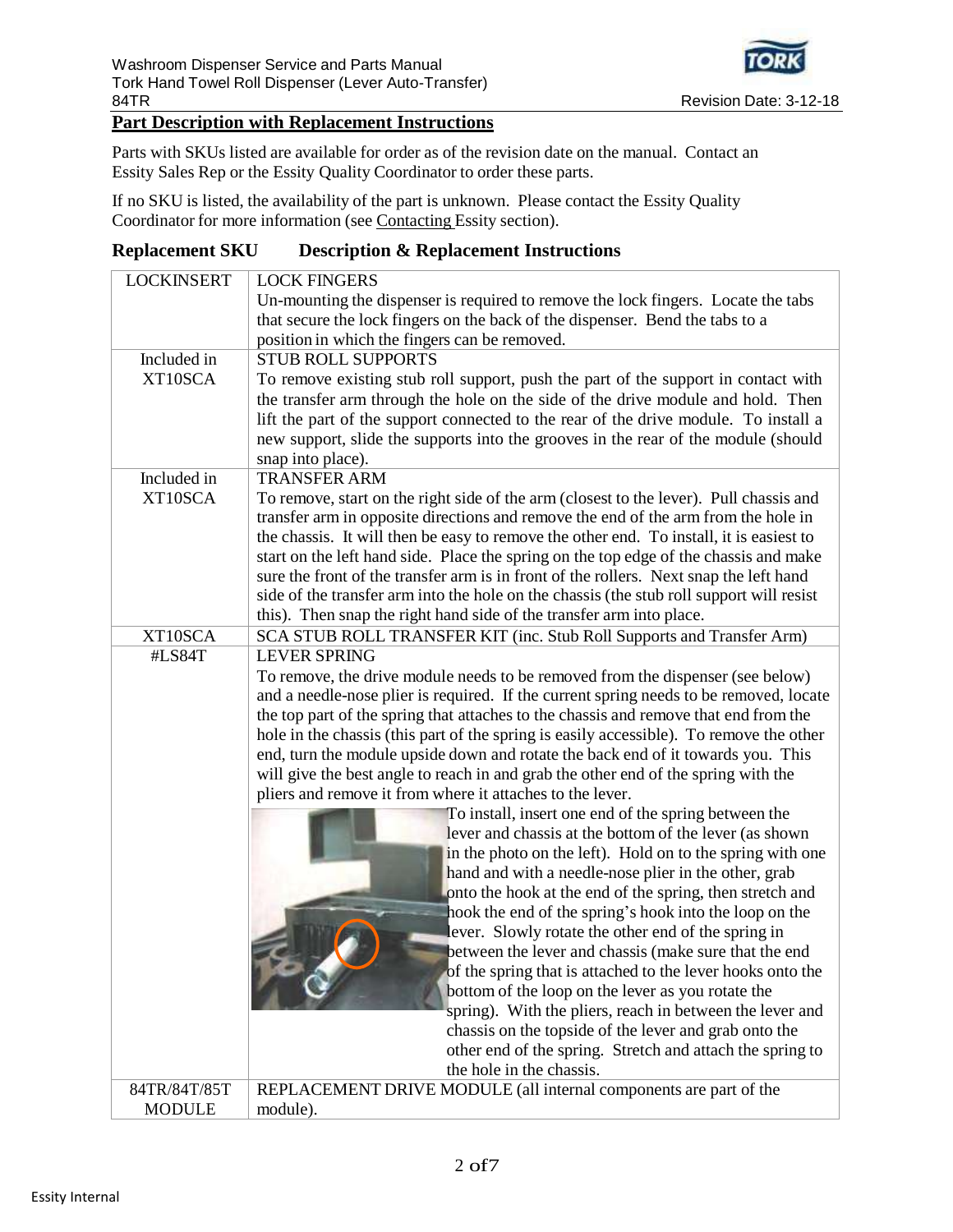

Washroom Dispenser Service and Parts Manual Tork Hand Towel Roll Dispenser (Lever Auto-Transfer)

| 84TR          | Revision Date: 3-12-18                                                                  |
|---------------|-----------------------------------------------------------------------------------------|
| (works in the | To remove, unscrew the Phillips head $s$ crew $(s)$ in the back of the module. Tilt the |
| 85GR)         | back of the module towards you and lift out (you may have to slide the bottom           |
|               | front edge of the module forwards to lift out).                                         |
|               | PIVOTS (84TR only)                                                                      |
|               | Included in 84/86TR COVER.                                                              |
| 84/86TR       | <b>84TR REPLACEMENT COVER</b>                                                           |
| <b>COVER</b>  | The covers are keyed so they can be removed if the cover is at a certain angle. For     |
|               | the 85GR you can determine this angle by looking at the outside of the pivots. For      |
|               | the 84TR you need to look on the inside of the pivots.                                  |
|               | <b>85GR REPLACEMENT COVER</b>                                                           |
|               | See above.                                                                              |
| #14 KEY       | #14 DISP KEY (84TR/85GR/85T)                                                            |

# **Paper Loading & Transfer Instructions**

### **Normal Use**

Open the cover. Place a towel roll on the main roll supports (feed towel off the back of the roll). Lift up on the transfer arm and feed towel between rollers and the transfer arm. Close cover. Pull lever once or twice to feed the towel through the rollers. The dispenser is now ready for use.

#### **Stub Roll Feature**



When the towel is getting near the end, remove from the main roll supports and install on stub roll supports. There is no need to remove towel from the feed assembly.



Install a new towel onto the main roll supports and feed about 3- 4" of towel underneath the transfer arm. Close the cover. The stub roll will be completely dispensed and the new roll will be automatically feed through the rollers.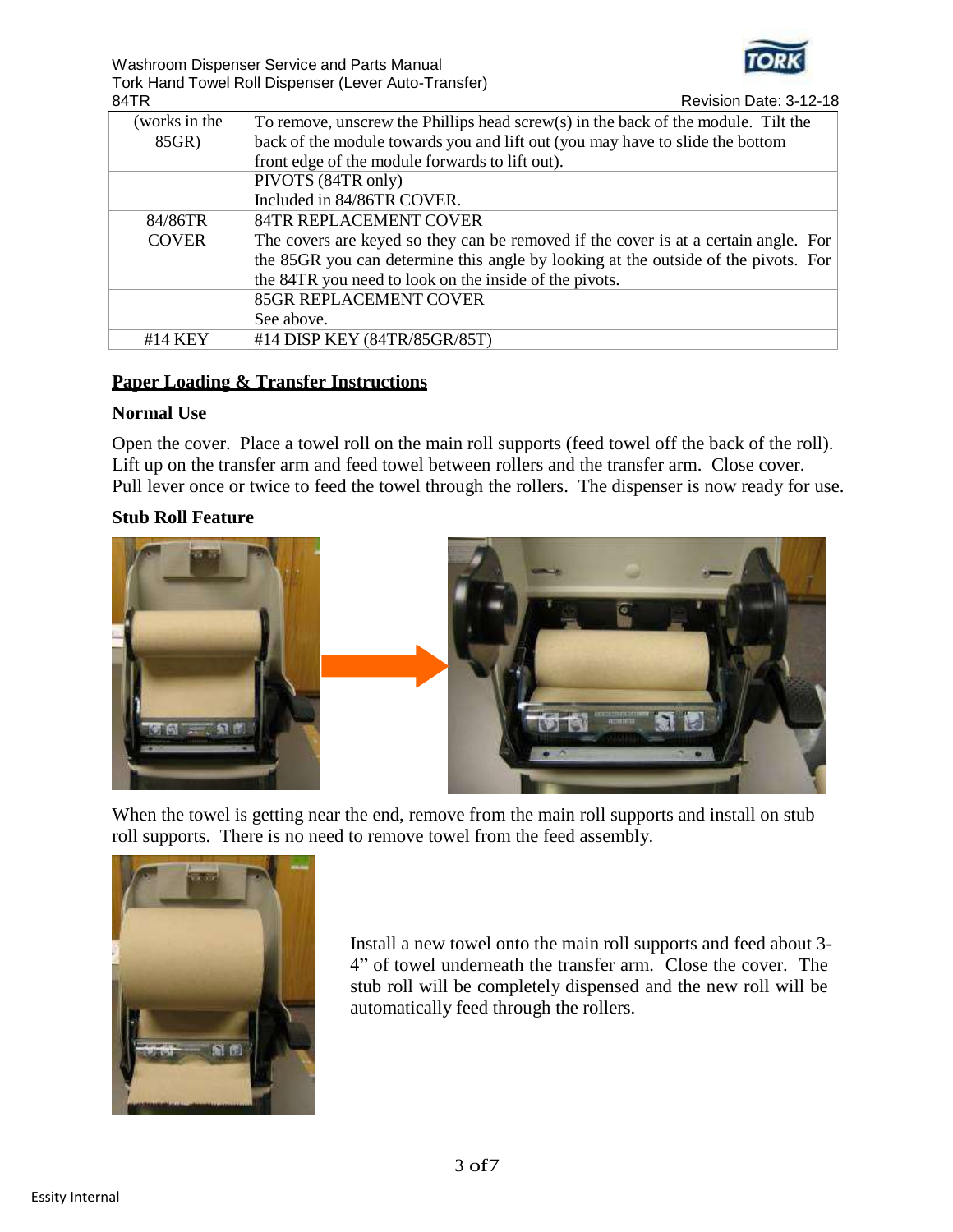

# **Preventive Maintenance**

The dispenser should be cleaned any time there is heavy paper dust build-up inside the dispenser. If paper dust is not a problem, approximately every year is a good frequency for cleanings. The following is the recommended procedure to cleaning:

1) Open the dispenser and remove the roll of paper. Clear all paper from the feed assembly.

2) Clean out any paper dust. This can be done is several ways, such as, vacuuming, blowing out with a can of compressed air (wear safety glasses), wiping out with a damp cloth, etc.

3) Clean the cover with a general all-purpose cleaner that is safe for plastics.

# **Troubleshooting**

# Problem: Cover is not closing or locking.

• Check the cover pivots, if these are damaged or cracked the cover may not close properly. Also check the locking mechanism for any damage. The dispenser will have two tabs coming out from the back of the dispenser that the cover engages when it locks. Check those tabs as well as where they lock into on the cover for damage. You may find that closing the cover slowly and making sure everything lines up works better than slamming the cover shut. If the dispenser cover is unable to close after inspection, contact your Essity Sales Rep or the Essity Quality Coordinator to report the problem.

# Problem: Towel not dispensing properly.

- Review the Paper Loading  $&$  Transfer Instructions section to confirm the paper is being properly loaded into the dispenser (diagrams should also be on the transfer arm). The roll should be loaded so the towel is coming off of the back of the roll. Lift the transfer arm and place the towel between the transfer arm and the top roller. A pull of the lever should thread the towel through the rollers and out of the dispenser.
- Inspect the parts of the drive module in the photo below.

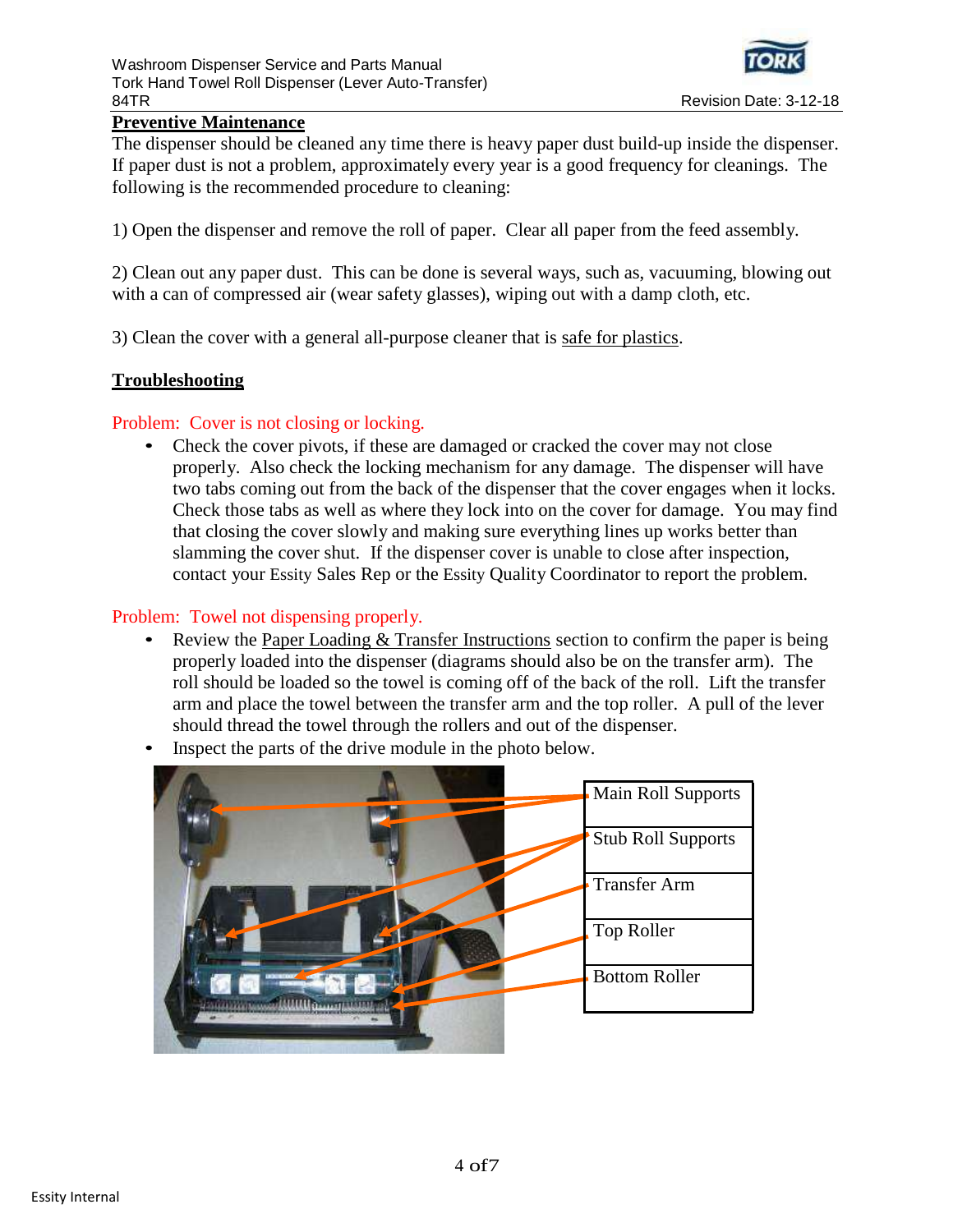



If any of these parts are damaged or missing, contact your Essity Sales Rep or the Essity Quality Coordinator to report the problem.

### Problem: Any other problem not stated above.

• Contact the Essity Quality Coordinator.

#### Contacting Essity

To contact the Essity Quality Coordinator, dial 1-866-722-6659 and press 6. If asked for the date code on the dispenser, see instructions below.

Product Code Date Location: Open dispenser, take out any paper. Look on back wall of dispenser for circles (like shown on the right) molded into unit. The circle on the right shows an arrow pointing to the month, with the year in the center of circle. The left circle shows the day of month. Some dispensers may not have the day circle, but should have the month and year circle.

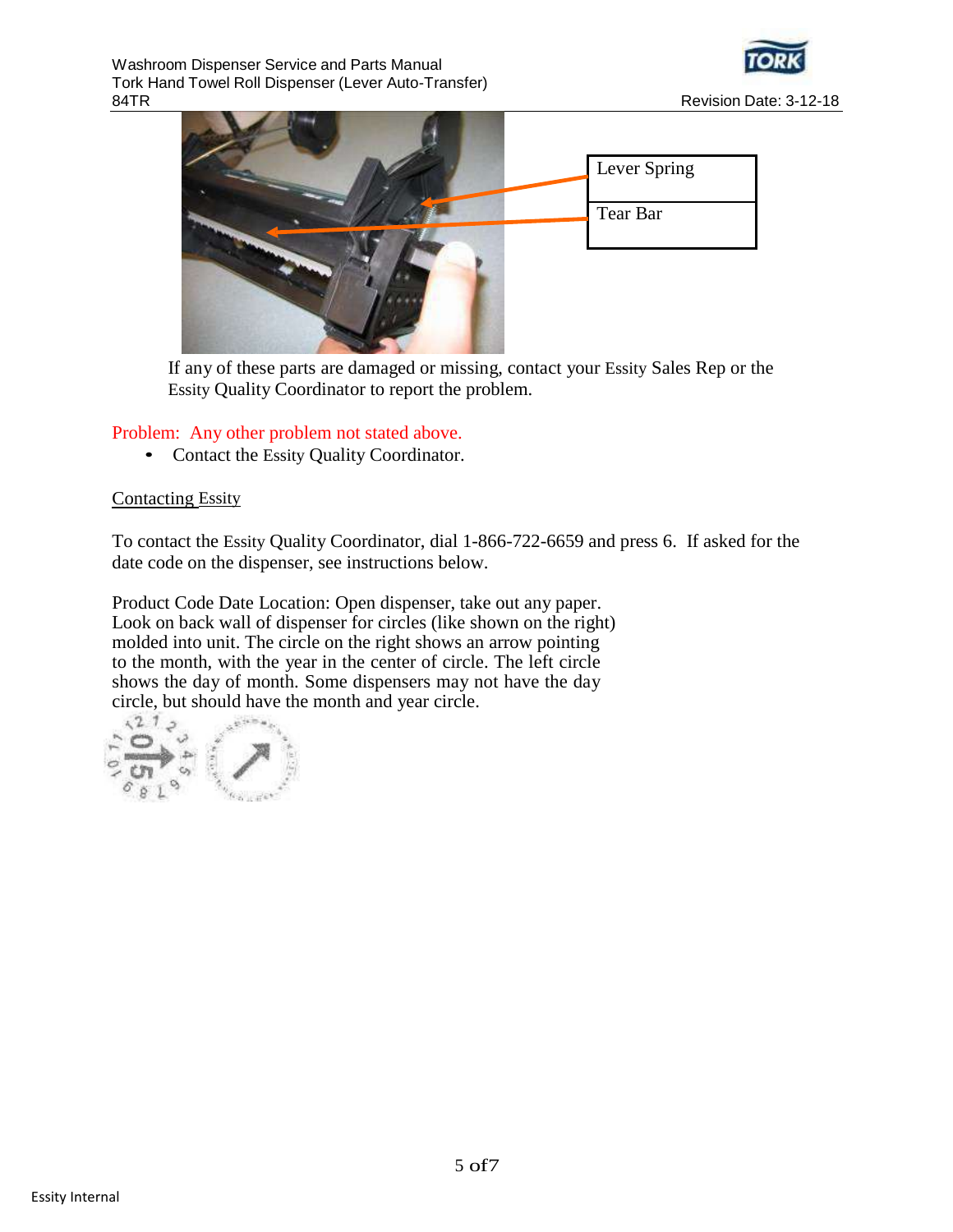





BACK VIEW